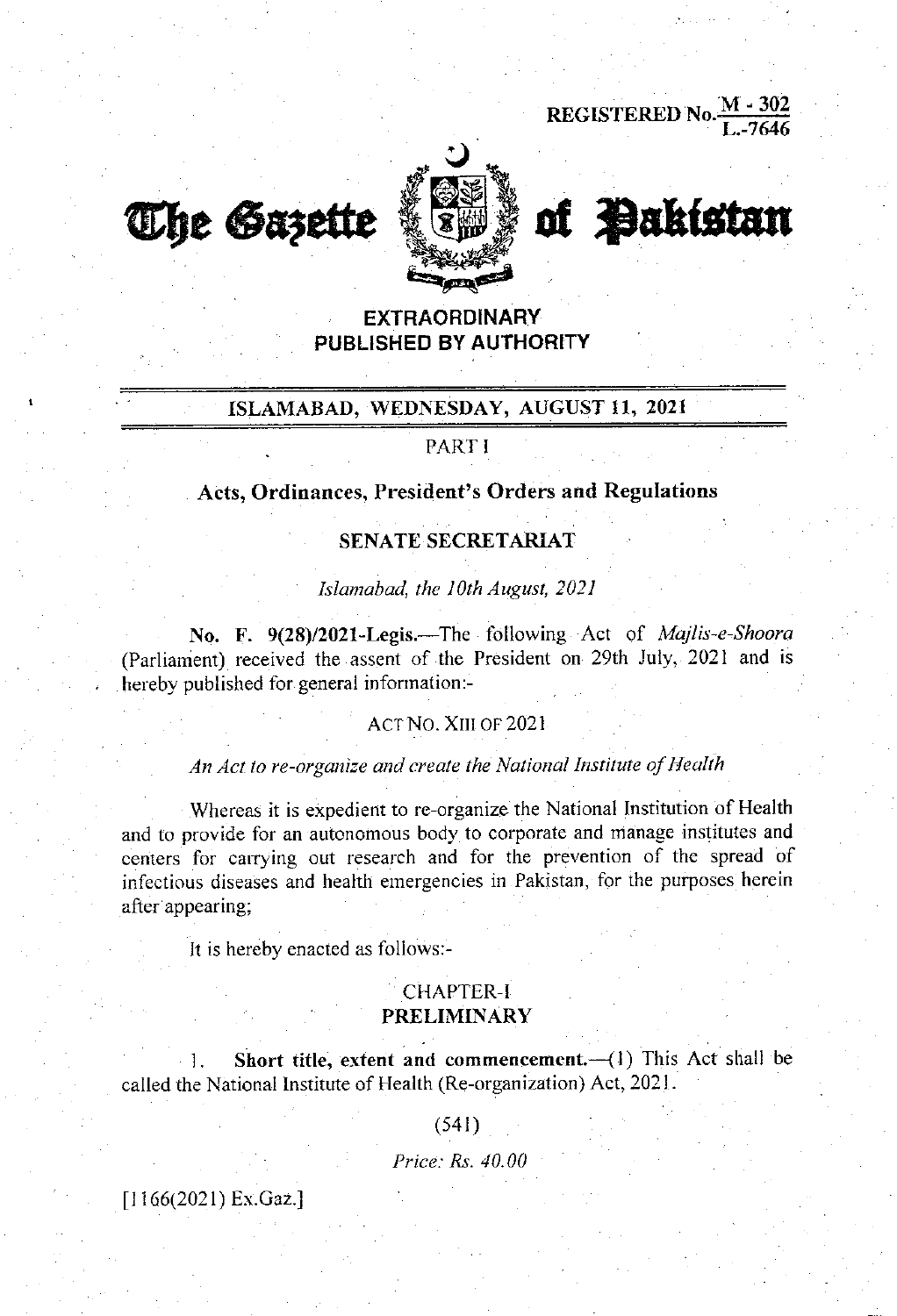$(2)$ It extends to the whole of Pakistan.

542

 $(3)$ It shall come into force at once.

# **CHAPTER-II DEFINITIONS**

 $2.$ **Definitions.**—In this Act, unless there is anything repugnant in the subject or context:

- "Board" means the Board of Governors of the NIH established  $(a)$ under section 6;
- $(b)$ "center" means a center established under section...
- "Chairperson" means the Chairperson of the Board.  $(c)$
- (d) "Chief Executive Officer" means the chief executive officer of NIH appointed by the Board;
- "Chief Financial Officer" means the person appointed under  $(e)$ section 22:
- "confidential national data" means such data as may be defined as  $(f)$ confidential in the national or security interests of Pakistan by the Federal Government:
- "Executive Director" means the Executive Director of an institute  $(g)$ or center appointed by the Federal Government;
- "Institute" means an institute provided for under section 4, (h)
- "National Institute of Health" or "NIH" means the National  $(i)$ Institute of Health established under section 3:
- "prescribed" means prescribed by rules or regulations made under  $(i)$ this Act:
- "rules" means rules made under this Act:  $(k)$
- "regulations" means regulations made by the Board under this Act;  $(1)$ and
- (m) "unit" means a unit established within an Institute or center.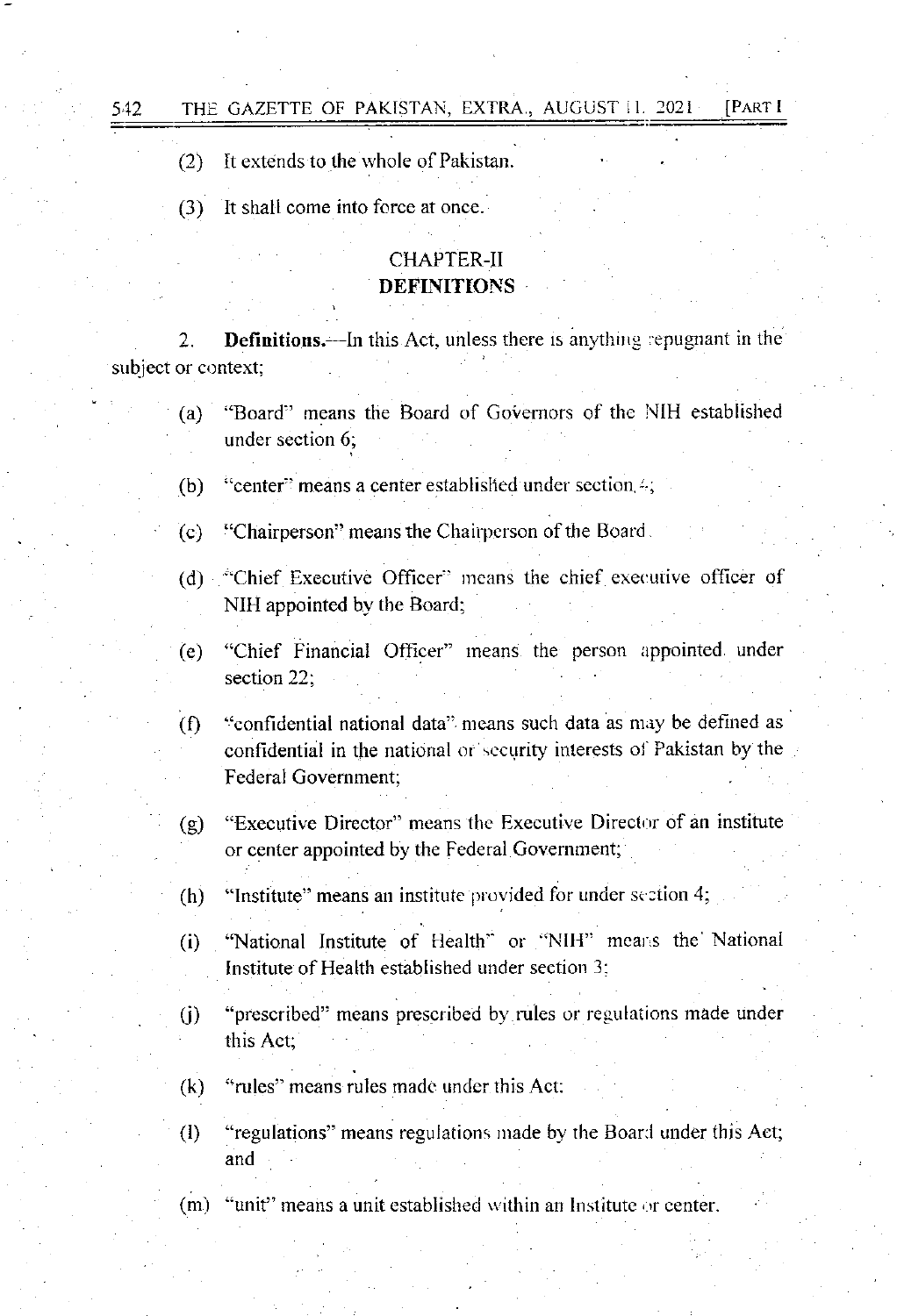# . CHAPTER-III NATIONAL INSTITUTE OF HEALTH

543

3. Establishment of the National Institute of Health. (1) Immediatcly and not later than thirfy'days after the commencement of this Act, the Federal Government shall establish an autonomous body, in accordance with the provisions of this Act, io be called rhe National lnstitute of Health.

(2) The National lnstitute of Health shall be an autonomous body corporate having perpetual succession and a common seal with power, subject to the provisions of this Act. to acquire, hold and dispose of property, both movable and immovable, and shall by its name sue and be sued.

(3) The headquarters of the National Institure of Health shalt be at Is lamabad.

'(4) The National Institute of Health shall be subject to policies of the Federal Government

4. Institutes and Centers of Health and Disease Control. (1) The following institutes and centers for health and disease control shall be setup and operate under the control and authority of the National Institute of Health:

(a) Center for disease control;

(b) Health Research Institute;

(c) National Health Laboratory;

(d) Health Data Center;

(e) Institute of Nutrition and Health;

(f) Vaccine and Biological Products Center; and

 $(g)$  center for environmental and occupational health.

(2) Each institute and center shall be headed by an Executive Director appointed in accordance with the provisions of this Act.

5. Search and nomination committee. $-(1)$  The Prime Minister shall constitute a search and nomination committee, for recommendations of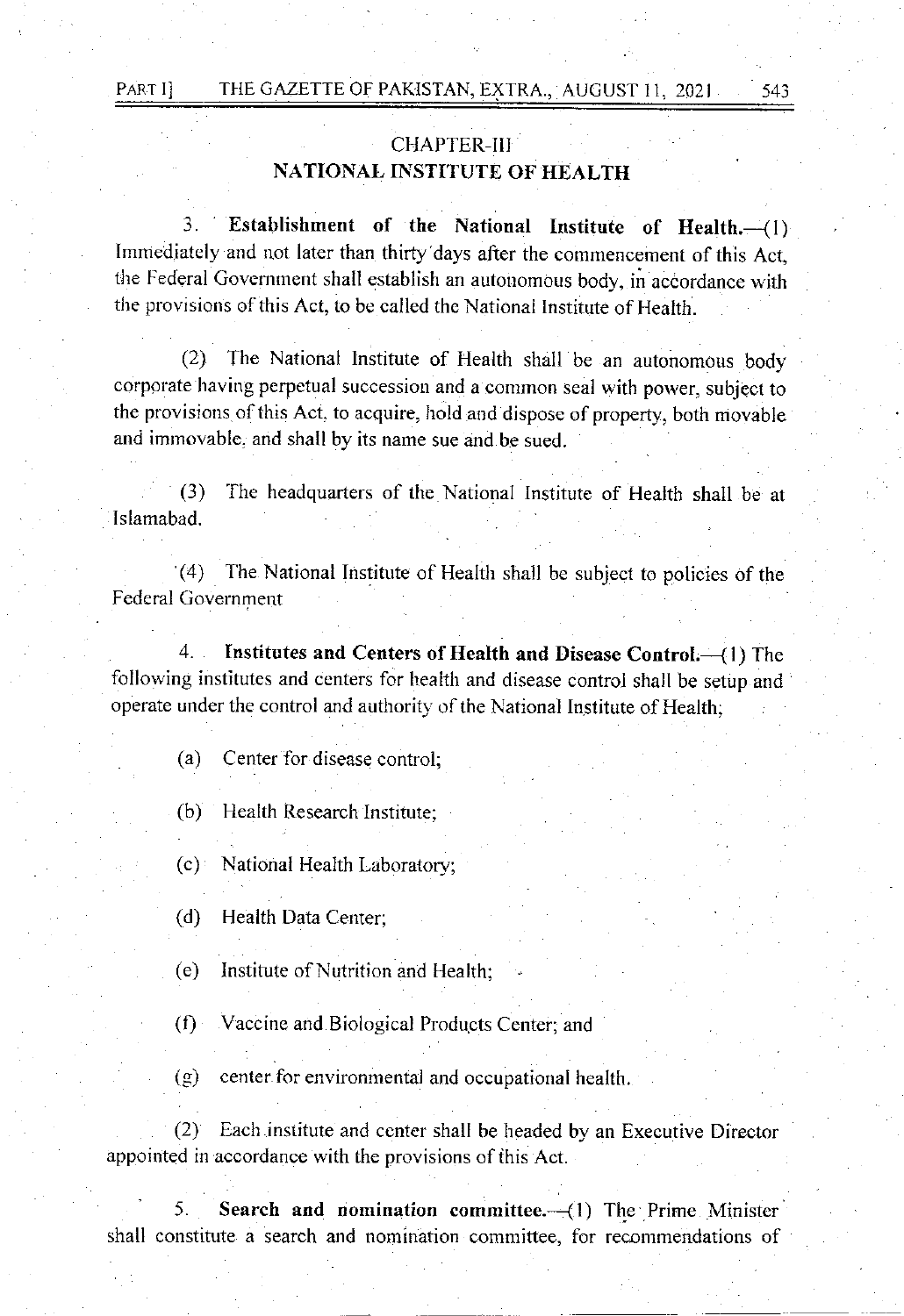**PARTI** THE GAZETTE OF PAKISTAN, EXTRA., AUGUST 11, 2021 544

persons suitable to be appointed as members of the Board of Governors, which shall consist as per following Table, namely:-

|                  | Sr. No. Person appointed or nominated                                                                                          | <b>Status</b>              |
|------------------|--------------------------------------------------------------------------------------------------------------------------------|----------------------------|
| (1)              | (2)                                                                                                                            | (3)                        |
| a.               | Minister in-charge or a Federal Minister<br>nominated by the Prime Minister                                                    | Chairman                   |
| b.               | Secretary Establishment Division                                                                                               | Vice-Chairman              |
| $\overline{c}$ . | Secretary Ministry of National Health Services                                                                                 | member                     |
| d.               | The head of a renowned public or private<br>medical university                                                                 | Member                     |
| e.               | The head of a public or private medical<br>institution renowned for research                                                   | member                     |
| f.               | representative of civil society<br>A<br>substantial contribution to public healthcare to<br>be nominated by the Prime Minister | with $\vert$ <i>M</i> mber |
| g.               | a senior member of the medical profession<br>to be nominated by the Prime Minister                                             | member                     |

Table

The Chairman shall chair the meeting of the search and nomination  $(2)$ committee and in his absence, the Vice-Chairman shall chair the meeting.

(3) A member nominated under sub-section (f) or  $(g)$  shall, unless otherwise directed by the Prime Minister, hold office for a period of three years and shall be eligible for another term of three years or part thereof as the Prime Minister may deem appropriate:

Provided that the appointing authority, may remove a member other than ex-officio member at any time after giving him an opportunity of being heard.

(4) A quorum for a meeting of the Committee shall be five members of which at least three are members appointed under clause (d) to  $(g)$  of sub-section (1). All decisions of the Committee shall be taken by a majority.

**Board of Governors.**  $-(1)$  There shall be a Board of Governors of  $6.$ the NIH to administer and manage its affairs and shall have overall superintendence and control over the functions of the NIH and the Institutes and Centers functioning under the NIH and all related matters.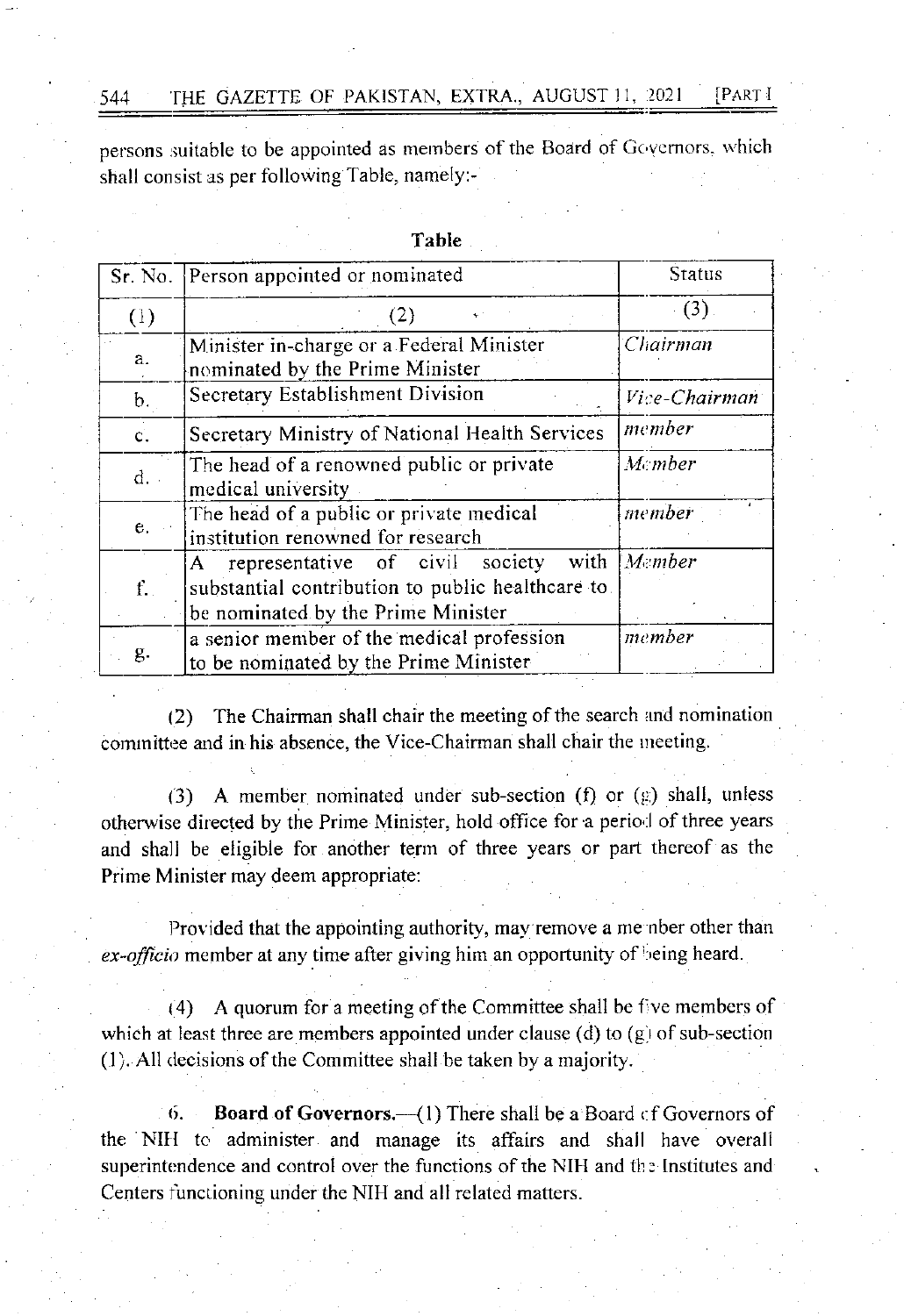# PART I] THE GAZETTE OF PAKISTAN, EXTRA., AUGUST 11, 2021 545

 $(2)$  The Board shall comprise of the following nine members, none of whom shall have a conflict of interest including any affiliations with interest groups or non-governmental organizations;

- (a) Secretary, Ministry of National Health Services, Regulation and Coordination; Ex-officio
- (b) Surgeon General of Pakistan;
- (c) an Infectious disease specialist of recognized high repute and standing with not less than twenty years' experience in the field;
- (d) <sup>a</sup>Pathologist of recognized high repute and standing with not less than twenty years experience in the field: '
- (e) a scientist in the basic health fields, such as physiology, immunology, neurosciences, genetics, recognized high repute and standing with not less than twenty years experiencc in the field;
- (f) a Microbiologist or Molecular Biologist of recognized high repute . and standing with not less than twenty years experience in the field;
- (g) a pcrson specializing in research in health nutrition, occupational health or environmental health and of recognized high repute and standing with not less than twenty years experience in the field;
- (h) a clinical research scientist of recognized high repute, as assessed, amongst other quatities, by number of peer reviewed publications in indexed joumals, citation index and impact factor; and
- (i) any person nominated by the Prime Minister

(3) The members under clause (c) to (h) of sub-section (2) shall be appointed and notified by the Government on the recommendation of the Search and Nomination Committee constituted under section 5. provided that the members shall hold office for a period of three years and be eligible for reappointment for one further tem.

(4) The Chairperson shalt be appointed by the Prime.Minister from arnongst the members appointed under clause (c) to (i) of sub-section 2 and he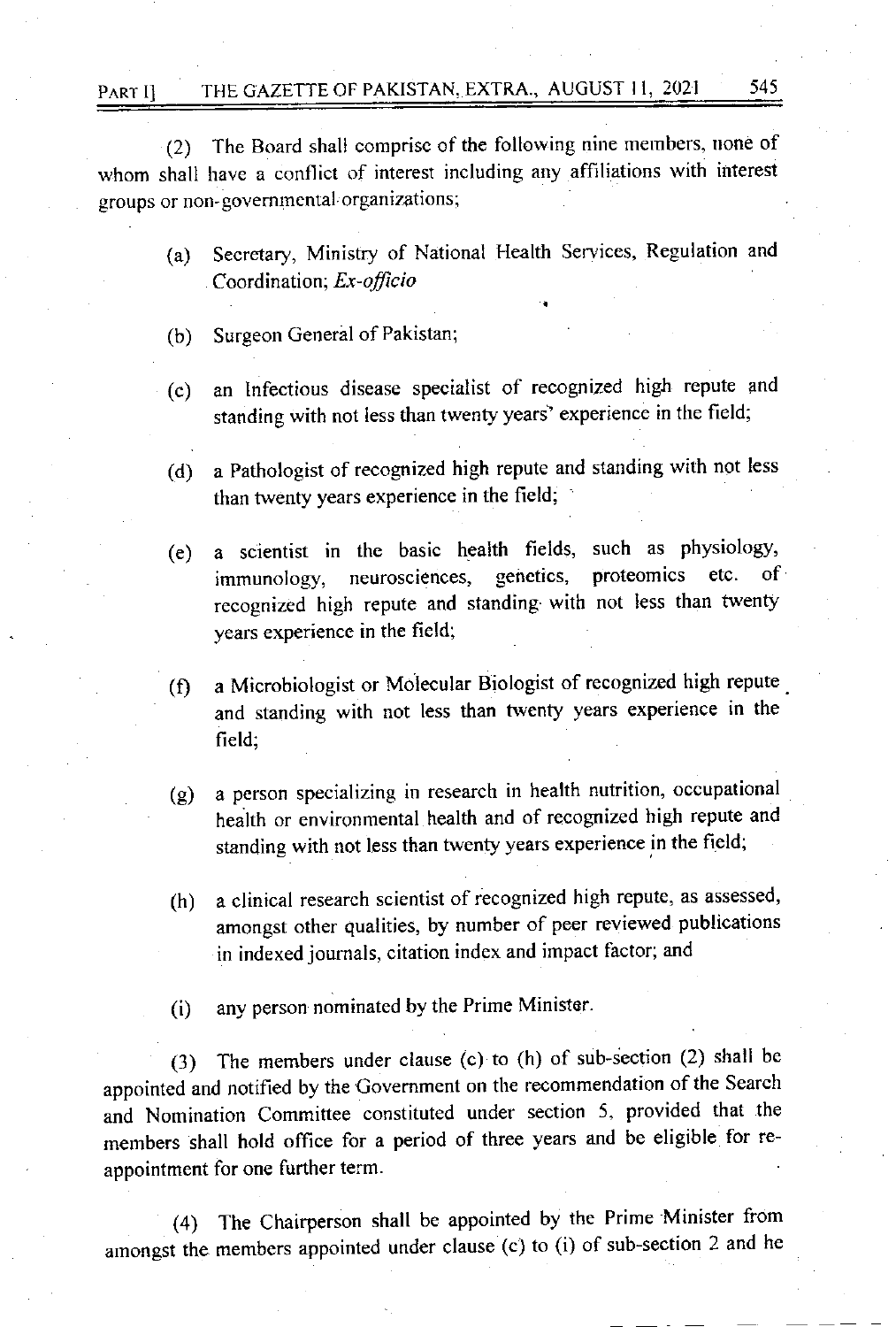shall preside over the Board meetings. In case of his absence, the Board shall elect an acting Chairperson.

(5) A member other than members under clause (a) and (b) of subsection 2, shall cease to hold office if he resigns or fails to attend three consecutive meetings without sufficient cause or for any other reasons which incapacitate the member to remain as member. Any such vacancy shall be filled within one month.

{6) The membership of a member; other than members under clause (a) and (b) of sub-section 2, may be terminated by the  $C_1$  overnment by notification and for reasons to be recorded on grounds of incompetence, or on the grounds in sub-section 7, or in view of actions of such member which brings thc NIH or the Board into disrepute.

(7) No person shall be appointed under clause (c) to (i) of sub-section 2, or remain as a member of the Board, if such person;

- $(a)$  is not of sound mind:
- (b) has applied to be adjudged as an insolvent and his application is pending;
- (c) is declared by a competent court of law as an un-discharged insolvent;
- (d) has been convicted by a court of law for an offence involving moral turpitude:
- (e) has been debarred from holding any office undet provisions of law; or
- $(f)$  has a conflict of interest with such a position.

7. Powers of the National Institute of Health. (1) The NIH through the Board of Govemors shall;

(a) frame policies for the financial and administrative management of the affairs of the institutes and centers functioning under the NIH . and do all such acts and take all such steps as are necessary for the promotion and fulfillment of the objectives and functions of the NIH, institutes and centers: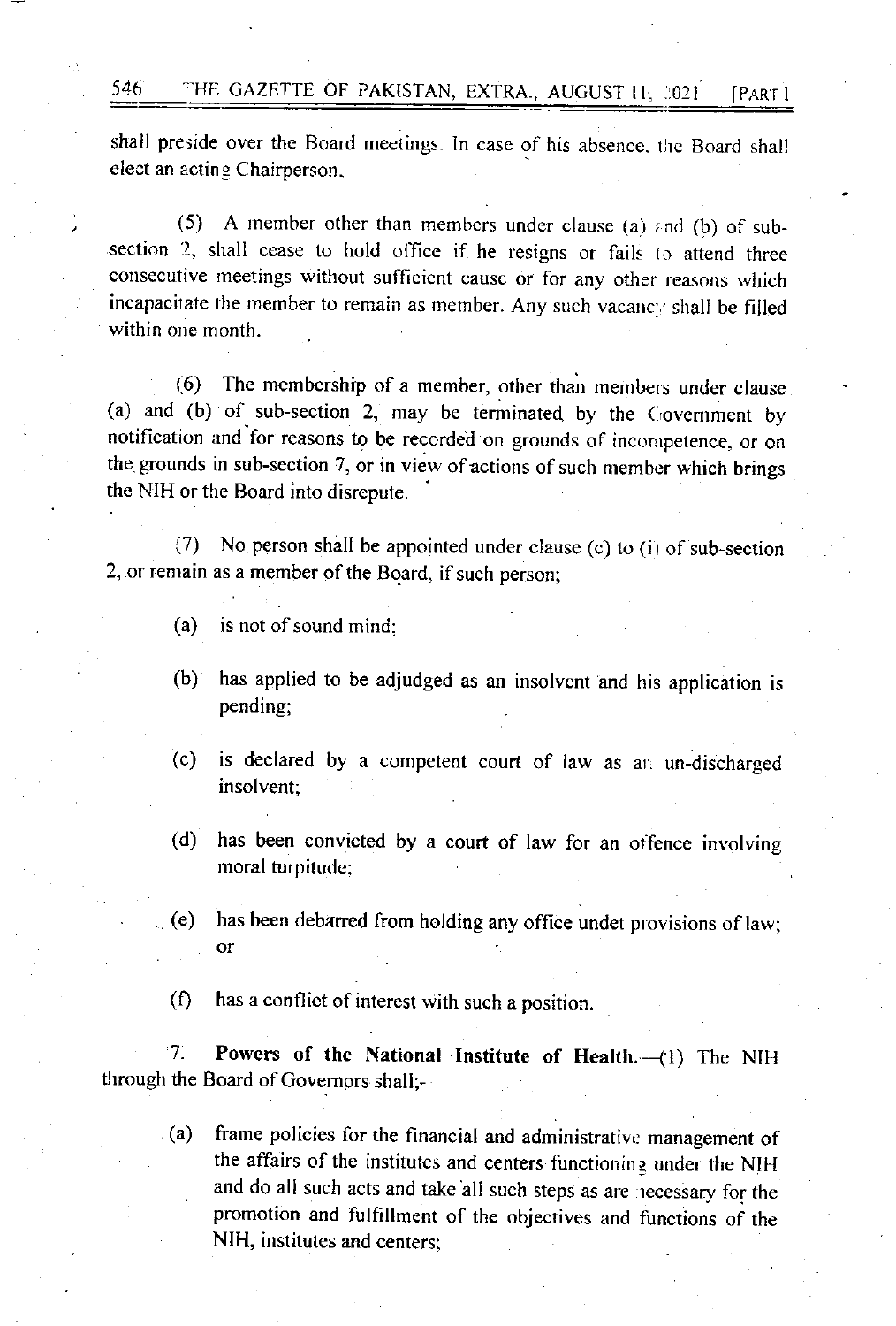#### THE GAZETTE OF PAKISTAN, EXTRA., AUGUST 11, 2021 Partii

- (b) frame regulations to, govern the working of each of the institutes and centers and to lay down procedure for the conduct of the business of the NIH, institutes and centers and its various committees and sub-committees:
- (c) prescribe functions of an institute or center in addition to those prescribed under this Act:
- (d) be the custodian of the national health fund and administer the fund:
- $(e)$ frame national policies and programs for disease control;
- provide a national or provincial health disease advisory to the  $(f)$ Federal Government and any or all the Provincial Governments;
- (g) appoint working groups, committees and sub-committees from amongst its members or experts, whether foreign or Pakistani, as it may consider necessary to assist it in the discharge of its functions or assist in the discharge of the functions of any institute or center as deemed necessary;
- $(h)$ appoint and prescribe the terms and conditions of employment and manner of appointment for all officers and employees of the NIH and each of its institutes and centers to carry out the purposes of this Act; and
- prescribe fees and charges for services to be rendered by the NIH  $(i)$ or any institute or center on a commercial basis for raising revenue.

In the discharge of its functions, the Board shall be guided by  $(2)$ policies of the Federal Government and the Provincial Governments as may be issued from time to time.

**Functions of the Board.**  $-$ (1) The functions of the NIH and its  $-8$ . Board of Governors, and its institutes and centers where applicable, notwithstanding additional functions and powers of each Institute and Center provided for in this Act, shall include-

to advise the Federal Government and Provincial Governments on  $(a)$ the control of diseases by suitable methods,

547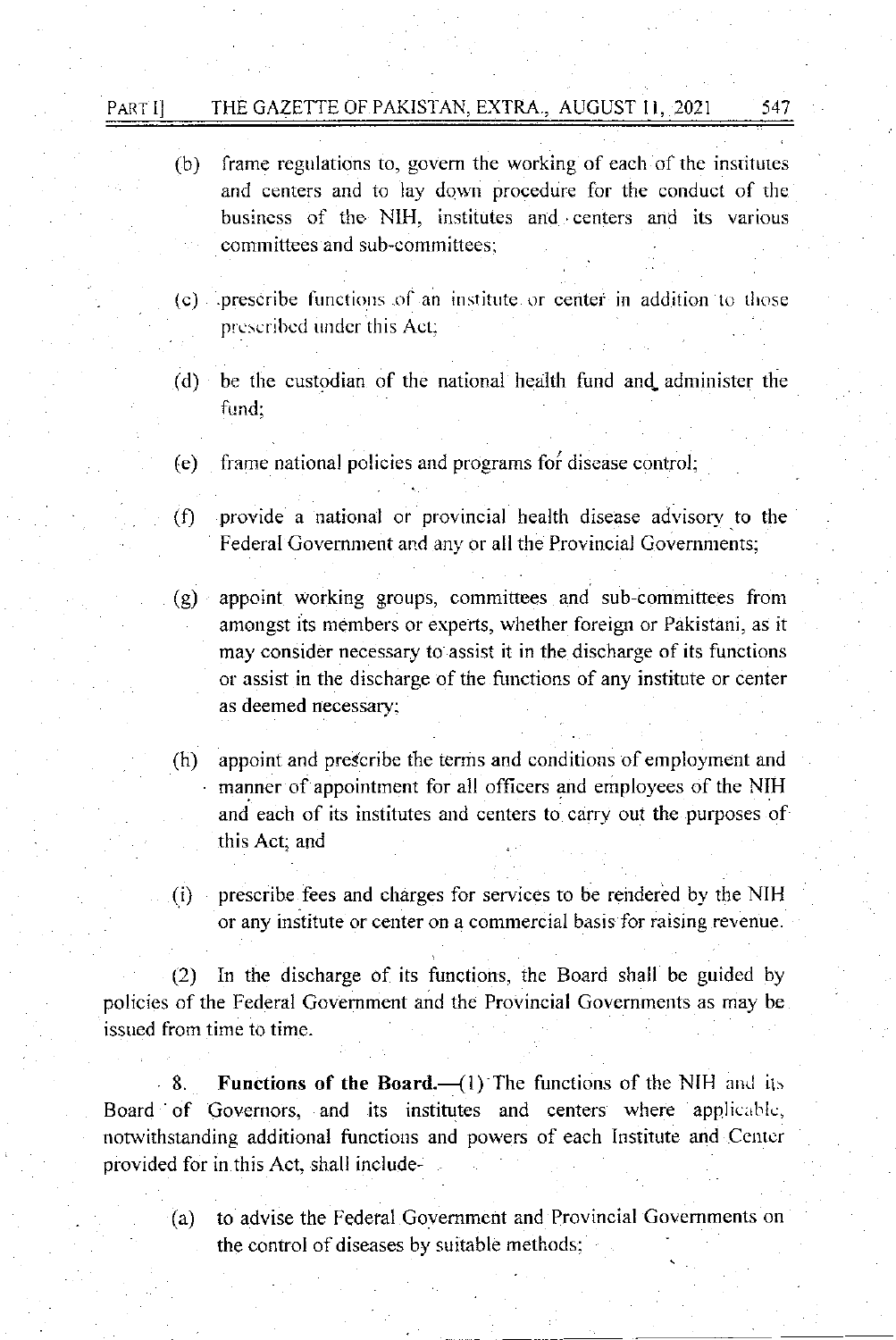$(b)$  to implement programs of disease control;

(c) to implement any schemes for health manage.nent and disease control as approved by the Federal Governme it or a Provincial Government under a bilateral arrangement with the NIH;

(d) to investigate epidemics and other communicable diseases and to conduct research on these using modern techniques and achieve excellence and to collaborate with other concerr ed agencies under the Federal Government or the Provincial Governments;

- (e) to develop methodology and standardized techniques for 'investigating various diseases and health issue prcvalent in the country;
- $(f)$  to dissipate these techniques to the people working in the health profession including but not limited to training programs;
- $(g)$  to promote medical research in all medical and related fields by review and provision of research funds for research projects, and overview of these projects for scientific va idity and ethical standards.
- $(h)$  to advise regarding environment with special reference to air, water and food pollution;
- (i) to advise government on legislation regarding occupational health and to promote research into occupational and environmental health;
- (j) to analyze and test the quality of drugs and act  $\epsilon$ s a laboratory for the purpose of sub-section  $(5)$  of section 22 of the Drugs Ordinance, 1976 (XXXI of I976):
- $(k)$  to function as a producer of vaccines, sera and biologic products for prophylactic and therapeutic use and acquire capability of meeting domestic and foreign dcnrands;

(I) to collaborate with international and domestic research institutes, universities and agencies for the purposes of promoting, fostering and enhancing medical and health research;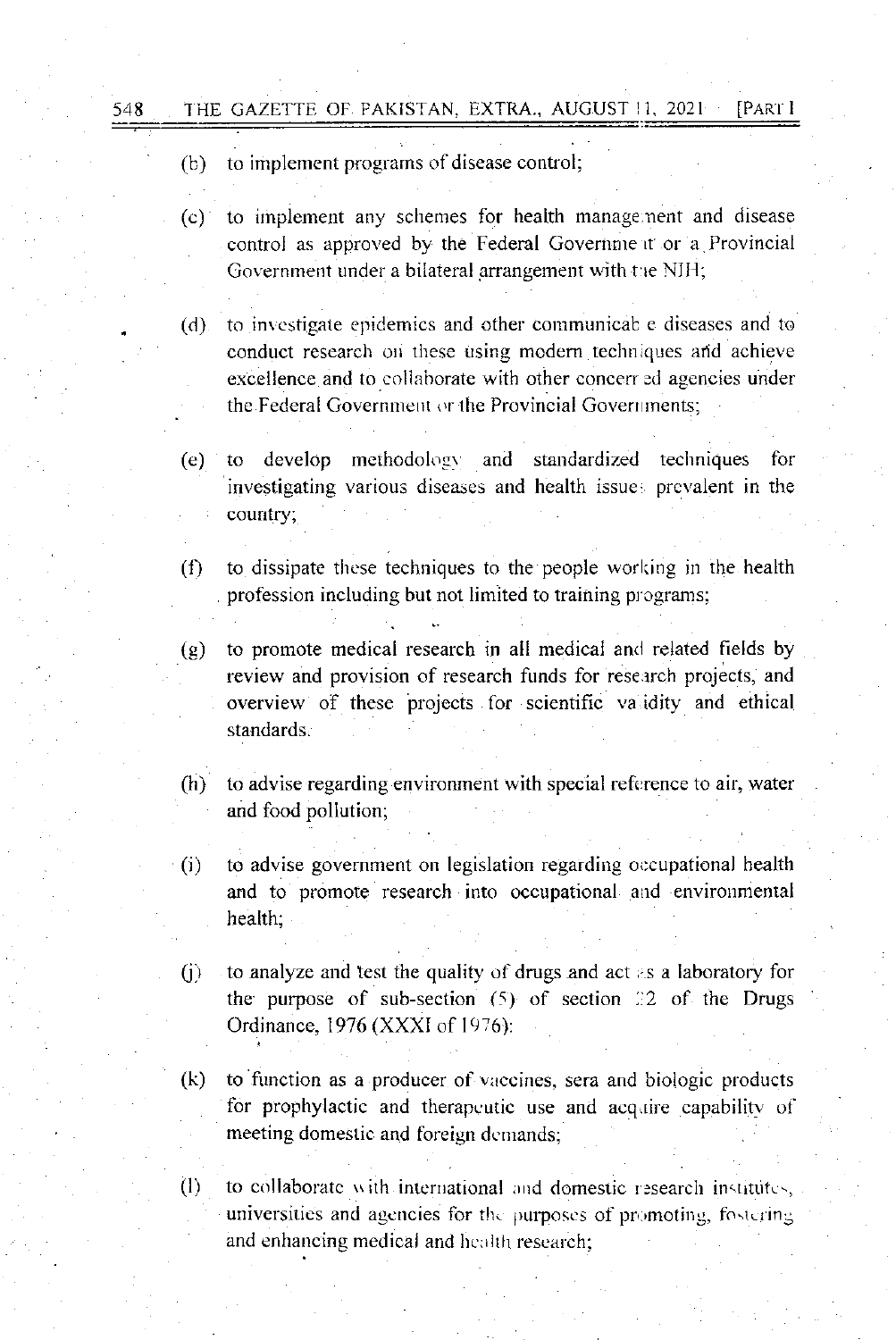# PART II: THE GAZETTE OF PAKISTAN, EXTRA., AUGUST 11, 2021 549

- (m) to collaborate with the World Health Organization in matters of <sup>d</sup>isease and health;
- (n) .to conduct research on applied nutrition and undertake nutrition education programme;
- (o) to advise and assist the Federal Government and Provincial Governments and regulatory authorities in developing food standards and pure food laws;
- (p) to collect data from all over Pakistan relating to health and disease research and control;
- (q) to issue an annual national health and disease report and approve the annual reports to be issued by each institute and center;
- (r) to conduct the audit ofthe NIH and all its institutes and centers and approve the annual cumulative accounts of the NIH; .
- (s) to prepare and approve the annual budget of the NIH and each institute and center and recommend to the Federal Govemment for approval the annual budget which requires a grant by the.Federal Govemment;
- (r) to prescribe the terms of services of the Chief Financial Officer, Executive Directors and all other persons employed by the NIH and its institutes and centers commensurate with their roles, responsibilities and organizational hierarchy;
- $(u)$  to enter into any and all contracts to carry out the purposes of the Ordinance as may be necessary;
- (v) to receive funding, donations or grants in any form or manneq for the purposes of the Ordiriance and to carry out functions of the Board;
- (w) to approve the creation of a Division within an institute or center and define its functions and scope of work;

(x) to develop a national health emergency action plan; and

 $(y)$  to perform such other functions as the Board may decide.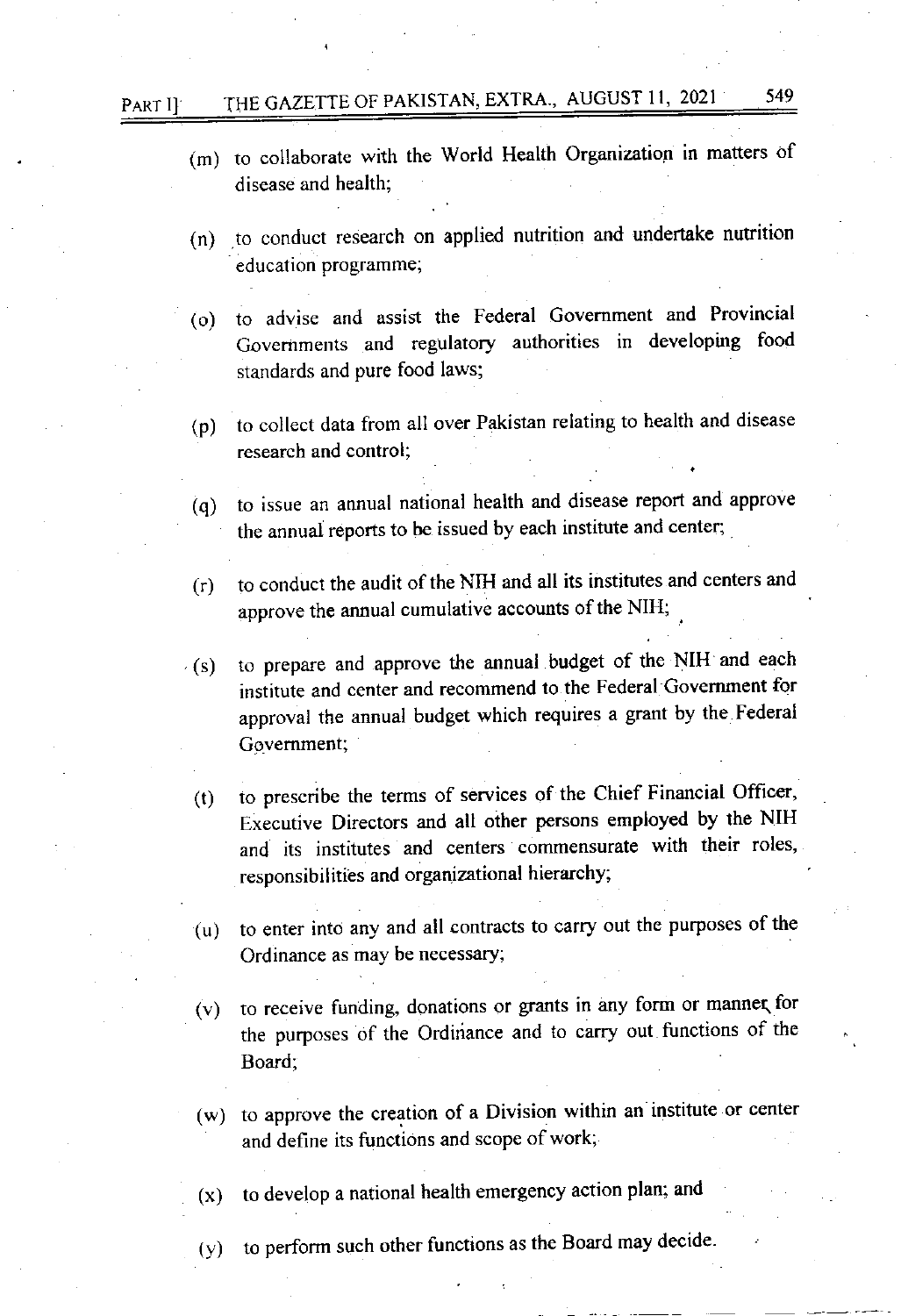#### 550 THE GAZETTE OF PAKISTAN, EXTRA., AUGUST 11 2021 [PART I

 $(2)$ The NIH may on behalf of the Federal Government or a Provincial Government, perform functions relating to research and investigation on health and disease problems on such terms and conditions as may be agreed upon between the NIH and the Federal or Provincial Government.

9. **Meetings of the Board.**  $-(1)$  The meeting of the Board shall be called by the Chairperson on such date and at such time and place as may be specified by him.

The Board shall meet at least once every three months.  $(2)$ 

 $(3)$ To constitute a quorum at a meeting of the Board not less than five members shall be present.

(4) All the meetings of the Board shall be presided at by the Chairperson and, in the absence of the Chairperson, by the acting Chairperson.

All matters shall be decided at a meeting of the Board by a  $(5)$ majority of the members present and voting, and, in the case of equality of votes, the Chair shall have a casting vote. There shall be no proxy votes at a meeting of the Board:

Provided that, in an emergency, any matter may be decided by circulation among all the members and any proposal so circulated and approved by a majority of the members shall be as effective and binding as if such proposal had been approved at a regular meeting of the Board.

(6) No act or proceeding of the Board shall be invalid by reason only of the existence of any vacancy in or defect in the constitution of the Board.

 $10<sup>-10</sup>$ Chief Executive Officer.-(1) The Board shall select and recommend to the Federal Government for appointment an Executive Director of any of the institutes or centers as the Chief Executive Officer.

(2) The Chief Executive Officer shall attend the meetings of the Board of Governors and shall perform such functions as prescribed including the consolidated administration and functioning of the National Institutes of Health.

10A. Executive Directors.-- (1) The Board shall through a transparent and merit based process select and recommend to the Federal Government for appointment of an Executive Director for each of the institutes and centers of the NIH provided under Section 4 in the manner prescribed under this Act.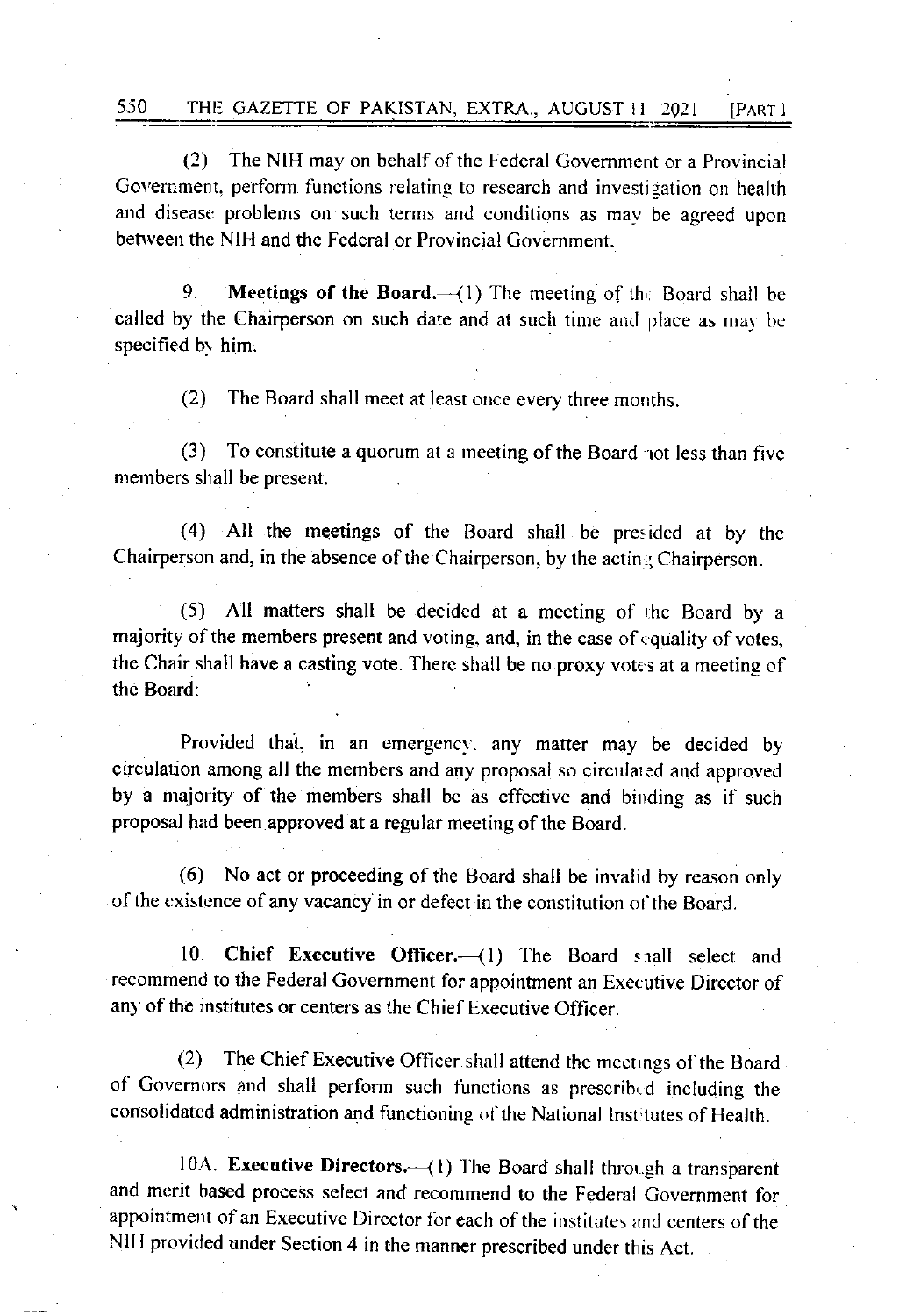(2) The vacancy of an Executive Director shall be advertised in national and intemational print media and on the web site of the NIH and the Ministry of National Health Services, Regulations and Coordination.

(3) The Board shall prescribe qualifications and eligibility criteria for the post of each Erecutive Director.

The Board shall from amongst the applicants shortlist not less than five applicants for interview in person by the Board and select by a majority the candidate on merit for the post of Executive Director.

(5) Unless earlier removed by the Federal Govemment on the recommendation of the Board, the term of an Executive Director shall be four years. An Executive Director may resign his office by writing under their hand addressed to the Chairperson of the NIH.

(6) The terms and conditions of service of an Executive Director shall be prescribed by the Board commensurate with the qualifications and experience of the person to ensure a person of the highest capability.

(7) The Bdard may recommend to the Federal Government reappointment an Executive Director for one further term on the expiry of their first term based on their performance.

(8) An Executive Director shall have no conflict of interest and shall issue a declaration of no conflict.

11. Functions and Powers of Executive Director. (1) An Executive Director shall be the administrative head of the relevant institute or center.

- $(2)$  The Executive Director shall,-
- (a) keep in custody the records and seal of the institute or center;
- '1b) appoint officers and other employees of the institute or center as may be delegated by the Board in the prescribed manner;
- (c) superv'ise and control the administration of the institute or center, including disciplinary action against employees in a manner prescribed by the Board;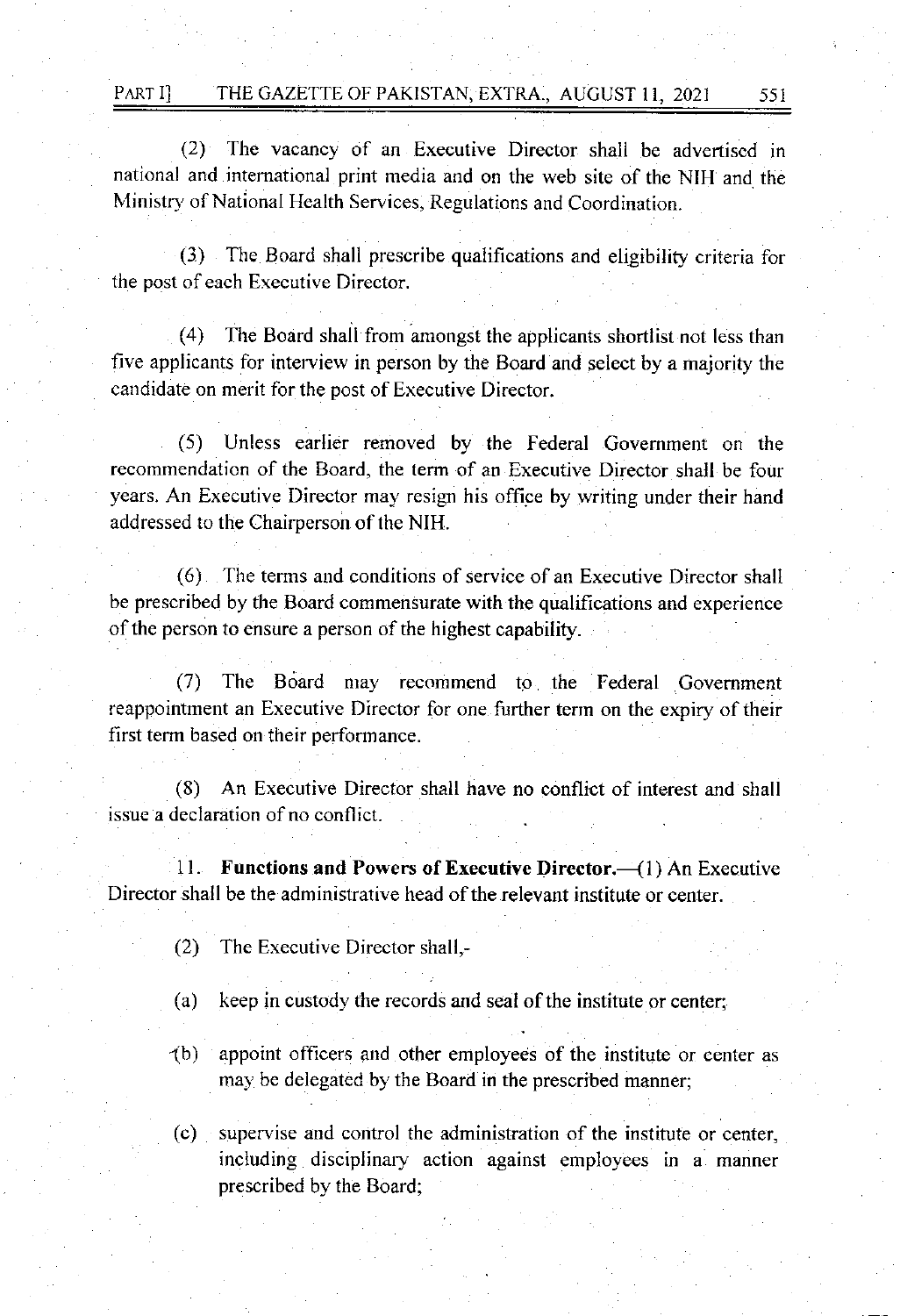#### THE GAZETTE OF PAKISTAN, EXTRA., AUGUST 11, 2021 [PART I

552

- authorise payments and incur expenditures in accordance financial  $(d)$ rules as may be prescribed:
- to execute deeds, documents and contracts on behalf of the institute  $(e)$ or center in a manner delegated by the Board;
- propose budget estimates and revised budget estimates and in  $(f)$ consultation with the Chief Financial Officer prepare the same to be placed before the Board for approval;
- take steps for the implementation of the functions of the institute or  $(g)$ center, decisions of the Board, working groups, committees and sub-committees:
- prepare the annual report of the institute or center and present to  $(h)$ the Board for approval;
- negotiate grants, funding and receive donations for the benefit of  $(i)$ the institute or center generally or for specific projects; and
- to perform any other duties or functions as may be assigned by the  $\ddot{\Omega}$ Board or the Federal Government.

# CHAPTER-VI **CENTERS AND INSTITUTES**

12. Functions of the Center for Disease Control.-(1) The Center for Disease Control shall set the strategic agenda and mar late related to infectious disease surveillance as well as promotive, preventive and therapeutic aspects for infectious diseases of public health importance in Pak stan

The Center shall perform such functions as are directed and  $(2)$ assigned by the Federal Government or the Board including,-

- advisory on epidemics, disease outbreaks, prevention, control,  $(a)$ surveillance and response to an outbreak;
- preparation and application of the principles and techniques of  $(b)$ emergency and preparedness at the national and sub-national levels;
- develop an Emerging Infections Unit, the functions of which shall  $(c)$ include-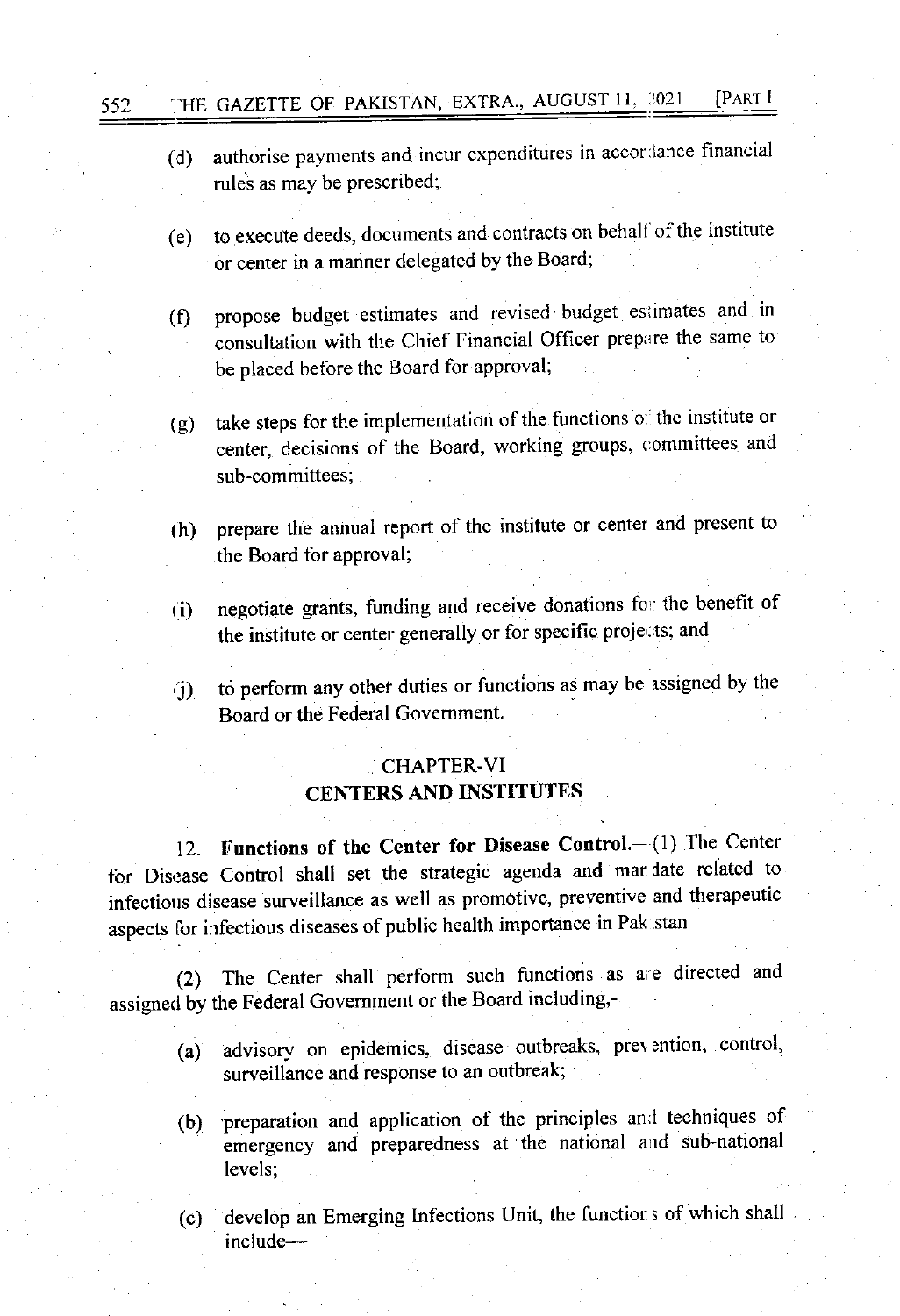### PART I] THE GAZETTE OF PAKISTAN, EXTRA., AUGUST 11, 2021 553

- (i) Surveillance and monitoring of emerging infections and conditions of public health importance via scientific and modern methods and technologies;
- (ii) Analysis and interpretation of surveillance data and information;
- (iii) Formulation of emergency response to prevent, control and manage emerging infections;
- (iv) Formulation of disease prevention programs which shall institute population-based and individual-based prevention interventions that aim to minimize the impact of emergency on the loss of life and property, and to reduce the risks associated with the disease;
- (v) drug and vaccine stockpiles;
- (vi) health promotion and health security;
- (vii) communication and coordination with intemational, national and sub-national organizations for development of strategies of disease control; and

(viii) dissemination of information and communication with the public for implementing controls and mitigation strategies;

- (d) develop a Diseases Specific Unit, the functions of which shall include;
	- (i) management of ongoing special disease programs such as Polio, HIV, Hepatitis, Tuberculosis, Malaria etc.;
	- (ii) management of future emerging special disease Programs as identified by experts such as carbapenem resistant Enterobacteriaceae, drug-resistant typhoid, COVID-19 etc.;
	- (iii) access, examine and incorporate emerging intemational developments in public health laboratory and drugs sciences;
	- (iv) Preventive activities contained in a program may include vaccination and post-exposure prophylaxis, provision of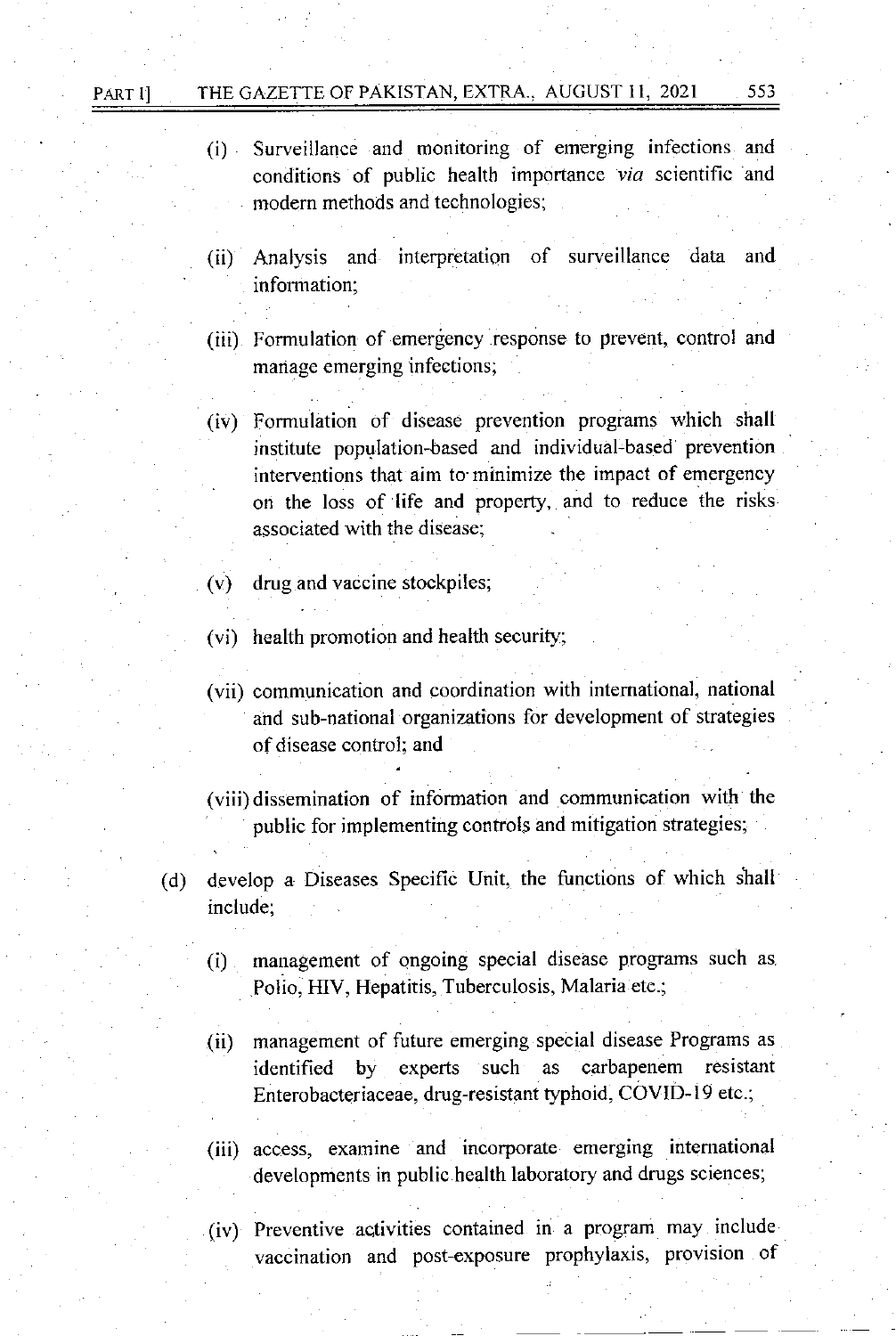information on behavioral and health risks, counselling, nutritional and food supplementation; hygiene and health services; and screening programmes for early detection of disease.

(3) The Center shall with the assistance of the Federal and Provincial Governments and all public authorities develop and maintain a surveillance system to monitor infections and conditions of public health importance.

 $(4)$  The Center shall develop a testing and quarantine policy for the augmenting of the contact tracing efforts of exposed or infected individuals, which shall be implemented in collaboration with the Federal and Provincial Health Departments and other the health authorities in Pakistan who shall all ensure assistance to the Center in implementation of the provisions of this Act.

 $(5)$  The Center in implementing its functions and the provisions of this Act shall ensure the highest standards of human respect, dignity and privacy and shall ensure maintenance of secrecy of personal health information and data of the citizens in a manner that the same is not disclosed to any person so as to cause any damage to the respect, dignity and reputation of a the citizens.

13. Declaration of Health Emergency or Epidemic.—The Center for Disease Control on the basis of national disease surveillance data received through national and provincial disease surveillance centers or reporting by health care professionals and health care institutions or due to an extraordinary event that constitutes a public health risk through the international spread of disease and after having determined that;

- (i) a disease or disorder presents a serious risk to the pubtic at large; or
- (ii) that an outbreak of infectious disease is significant enough to warrant the declaration of a health emergency; or
- (iii) that an outbreak has significant potential to imrninently affect national security or the health and security of pakistani citizens, domestically, or intemationally, through locai or imported transmission;

declare a national or localized Health Emergency or Epidemic.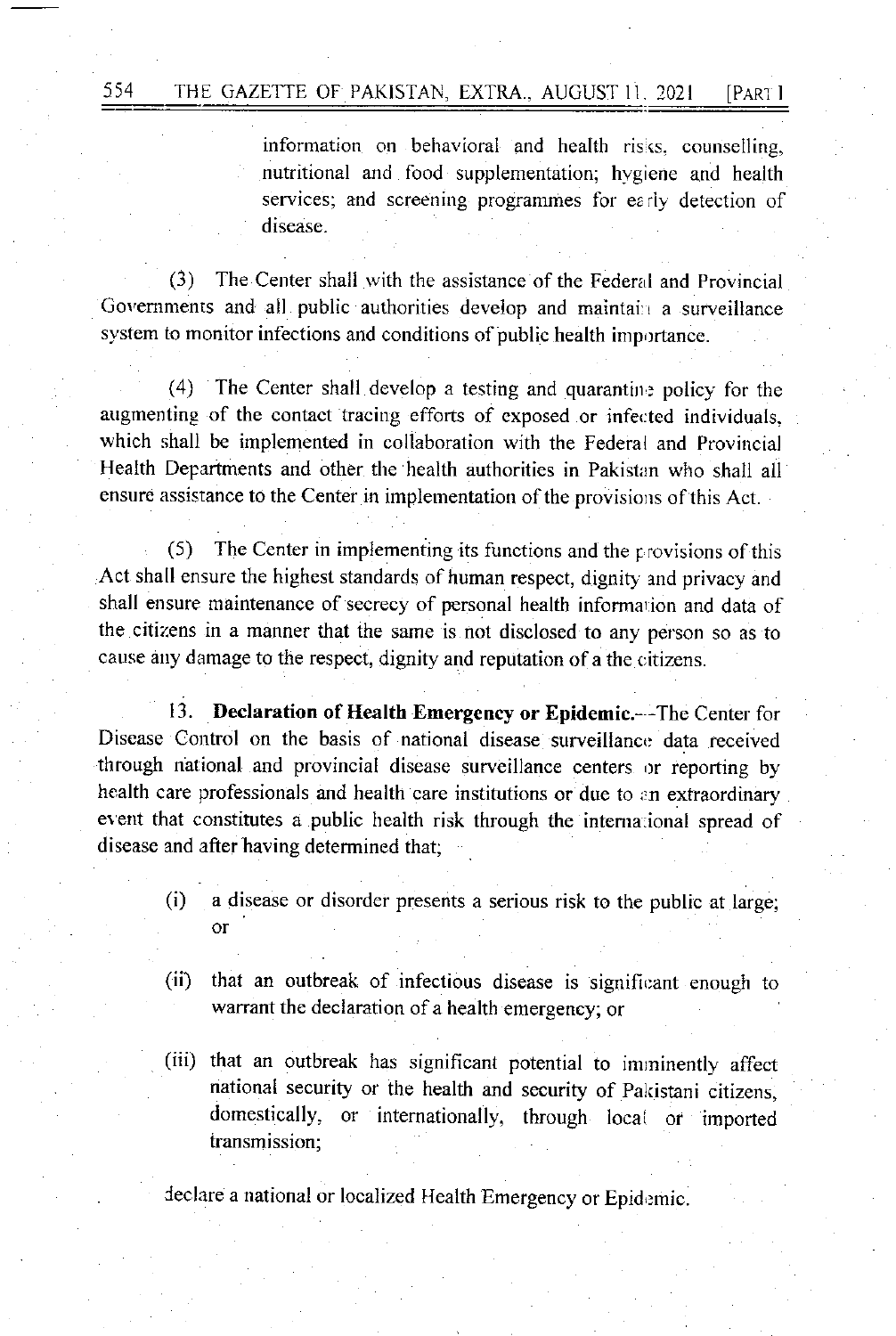# PART I] THE GAZETTE OF PAKISTAN, EXTRA., AUGUST 11, 2021 555

(2) Upon declaration of a state of health emergency or epidemic, the Center shall advise and recommcnd measures to the Federal and Provincial Govemments, relevant authorities and the public.

(3) The Center and the NIH shall take all measures within its powcr and capaciry and provide all assistance to the governments and authorities and the public to address a health emergency or epidemic.

(4) The Center may establish and categorize levels of a health emergency or epidemic and from time to time upgrade or downgrade the level of a health emergency or epidemic.

(5) The Center shall withdraw its declaration of a health cmergency or epidemic when satisfied that the reasons for such declaration have ceased to exist.

(6) The federal and provincial governments and national and local authorities shall provide all requested assistance to the Center and the NIH in the event of a declaration of health emergency or epidemic.

(7) The Center and the NIH shall in the event of a health emergency or epidemic prepare, establish and provide screening and testing protocols including providing testing facilities vvhere possible and have the authority to public or private facilities to undettake screening and testing protocols and services.

14. Functions of the Health Research Institute. (1) The National Health Research tnstitute shall promote and coordinate health research in Pakistan and act as the custodian of public research funds.

(2) The lnstitute shall perform such functions as are directed and assigned by the Federal Government or the Board including.

(3) To promote, organize, coordinate, and conduct scientific research in the field of health inctuding allopathy, homeopathy, herbal, unani, avurvedic and traditional medicine.-

- (a) ensure ethical compliance of medical and health related research to establish national and intemational standards;
- (b) provide financial support for health research through grants and fellowships;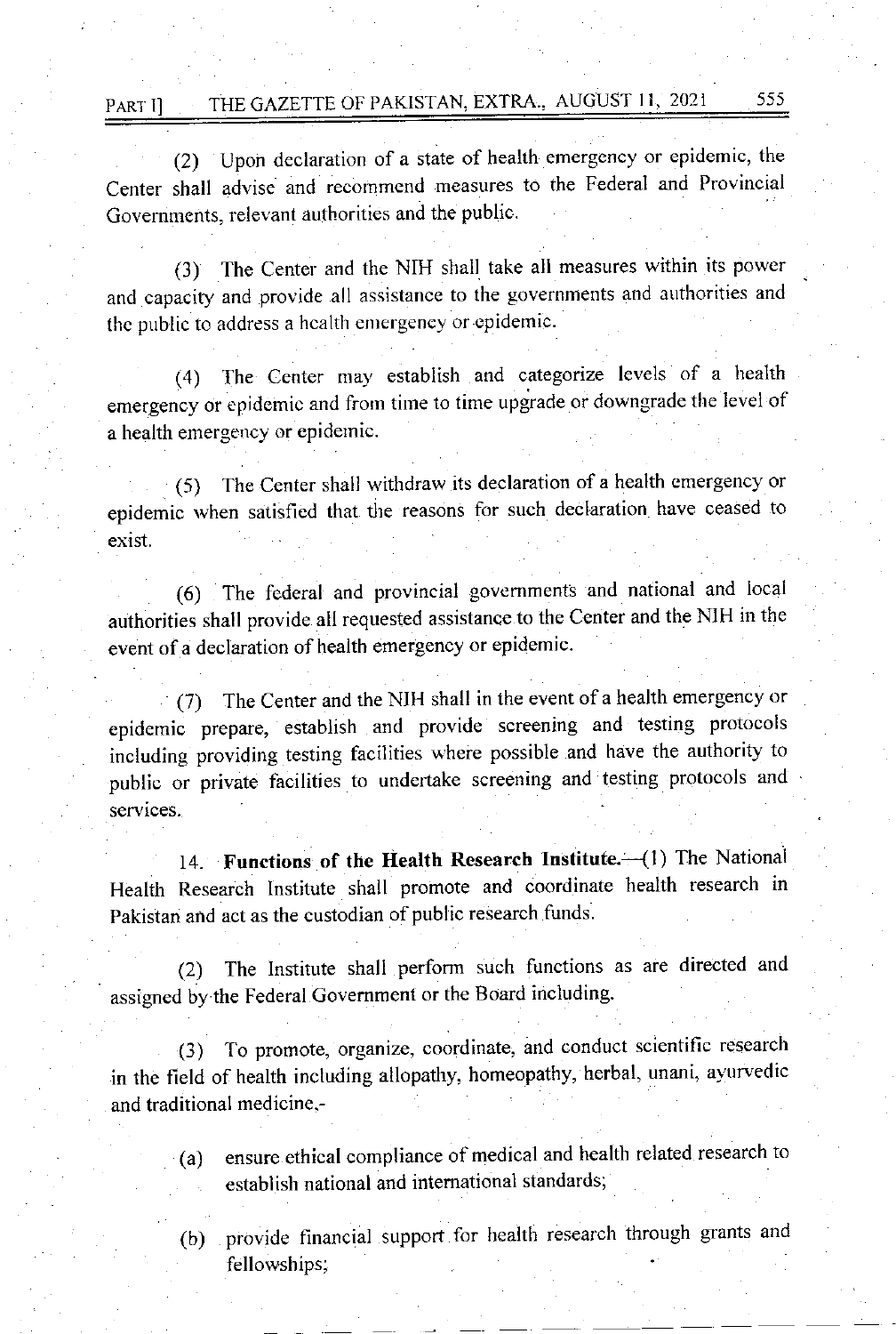556 THE GAZETTE OF PAKISTAN, EXTRA., AUGUST 11, 202) . [PART <sup>I</sup>

- (e) evaluate submitted research proposals for scientific quality, ethical compliance and validity of outcomes, in order to grant funds for the research purpose;
- (d) Oversee research projects funded by the NIH for scientific integrity and ethical compliance;
- (e) establish a National Bioethics Committee to coordinate and promote ethical oversight as necessary of bion edical research in Pakistan:
- (l') advise the Federal and Provincial Governments and any other relevant body or organization on matters related to health research;
- (e) establish, strengthen and expand bioinformatics for support of research;
- (h) establish linkages with national and institutions, bodies and organizations community groups and agencies; and intenrational research as  $\rho$ , ell as relevant
- $(i)$  develop financial and other resources for its functions and for the support of research.

15. Functions of the National Health Laboratory.--(1) The National Health Laboratory shall establish and operate state of the arr Core laboratories capable of performing all complex, modern measurements on human materials in terms of chemical, biologic, immunologic, bacteriologic, virologic, and molecular analysis.

(2) The Laboratory shall perform such functions as are directed and assigned by the Federal Government or the Board.

(3) The Laboratory shall serve as a reference laboratory for uncommonly available tests including new research tests anc shall collaborate with research investigators to provide tests and analyses.

16. Functions of the Health Data Center.-(1) The Health Data Center shall function as the national central repository for all aspects of health information and data.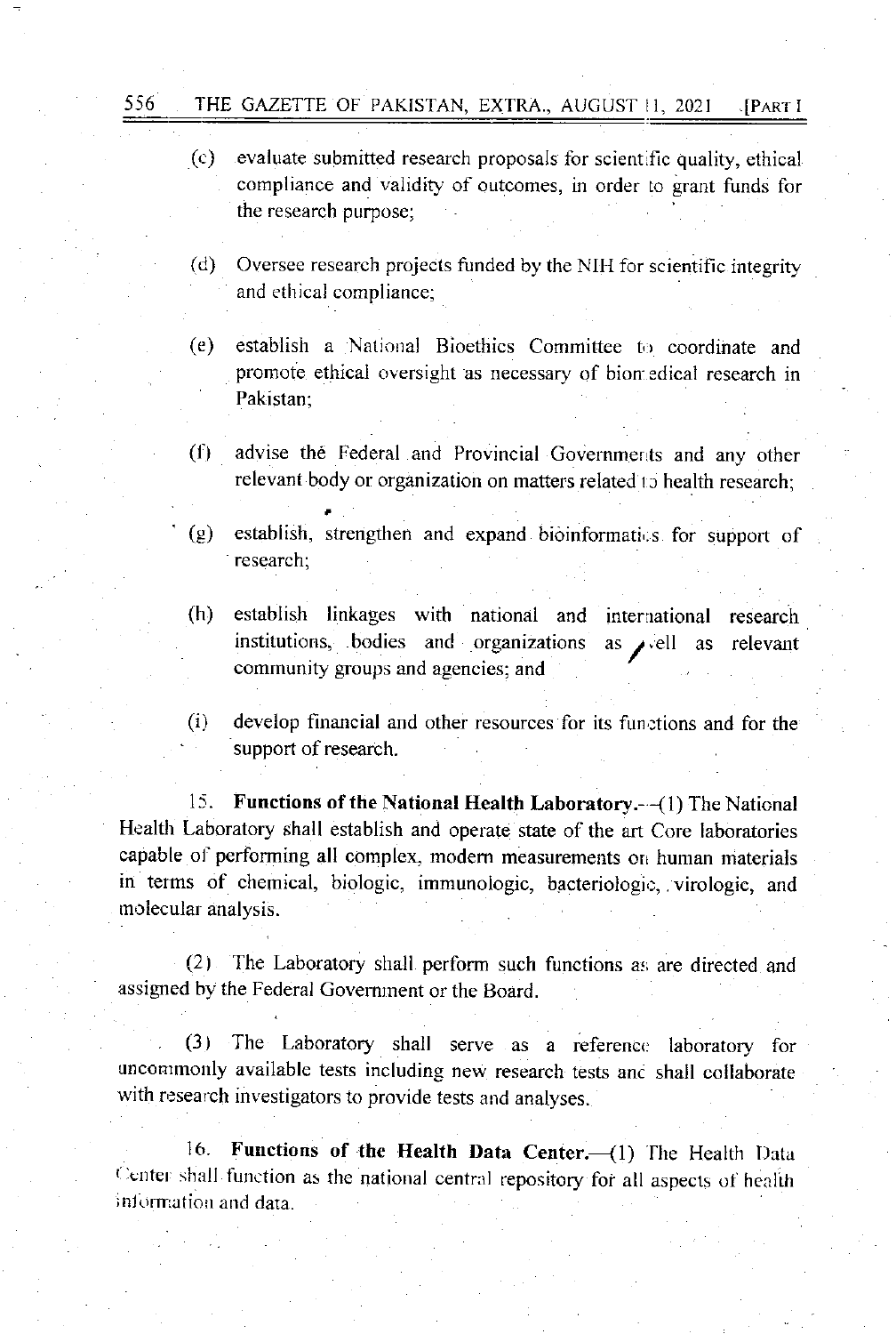PART I] THE GAZETTE OF PAKISTAN, EXTRA., AUGUST 11, 2021 557

 $(2)$  The Center shall perform such functions as are directed and assigned by the Federal Government or the Board including;-

> (a) access from relevant authorities information and data and house, collate and analyze all health information and epidemiologic data nationall):

> (b) establish a central repository for all aspects of health information and data to ensure its easy availability on in digital format;

(c) provide appropriate data analytics;

(d) to maintain and continually update data matemal. and neonatal health, neonatal, child health immunizations, adolescent and, communicable diseases, and non-communicable diseases, population and demographics, health accounts, health services, health system including human resource, supplies, equipment and infrastructure;

(e) to devclop and advise adoption of the standards and rnethods standards and methods for efficient and secure exchange and interoperability of healthcare data and information.

(3) The Center shall ensure that its advice, policies, material, research and reports are available to the general public on the web site ofthe NIH.

17. Functions of the Institute of Nutrition and Health.--(1) The Institute of Nutrition and Health shall perform such functions as are directed and assigncd by the Federal Government or the Board including,-

- (a) recommend policy, technical advice and research for nutrition sciences;
- (b) prepare education materials for the nutrition domain and conduct of capacity building activities for nutrition and dietary experts and students of various nutrition programs in national universities;
- (c)' engage lvith universities and their students for various projects and research activities undertaken for the domain of nutrition;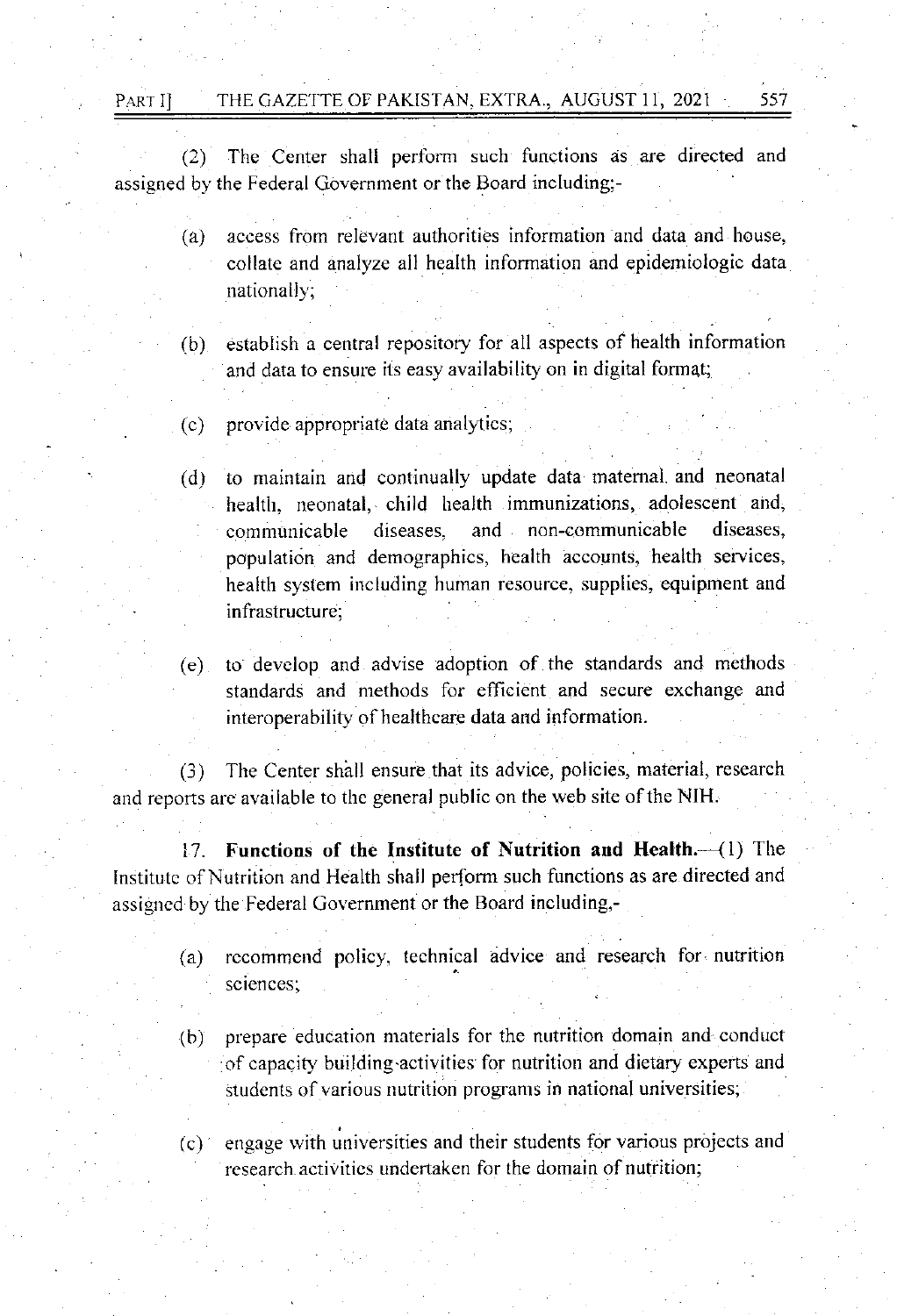- (d) approving and commissioning research on nutrition and ongoing enhancements of role in the context of devel pinents in the Nutrition Sciences: and
- extend technical support to the federal and provincial nutrition  $(e)$ cells and Federal and Provincial Governments for nutrition interventions planning and implementation.

(2) The Institute shall ensure that its advice, policies, material, research and reports are available to the general public on the web site of the NIH.

Functions of Vaccine and Biological Center. (1) The Vaccine  $8.1$ and Biological Center shall perform such functions as are directed and assigned by the Federal Government or the Board including:-

- produce biological materials and vaccines;  $(a)$
- organize training programs through national diploma and  $(b)$ specialized short-term training courses for vaccine and biologic production;
- collaborate with national and international research institutes to  $(c)$ provide the technical input in the areas of vaccine development, vaccines research; and
- promote research activities and development towards improvement.  $(d)$ of biological products, up-scaling of technologies, introduction of newer vaccines, diagnostics and other biological products.

19. Functions of Center for Environmental and Occupational health. (1) The center for occupational and environmental health shall perform such functions as are directed and assigned by the Federal Government or the Board, including;

- evaluate, perform research, analyse and advise on environmental  $(a)$ hazards and occupational safety;
- $(b)$ develop and provide national guidelines on environmental safety;
- $(c)$ develop and provide national guidelines on occupational safety including radiological, biological and chemical hazards;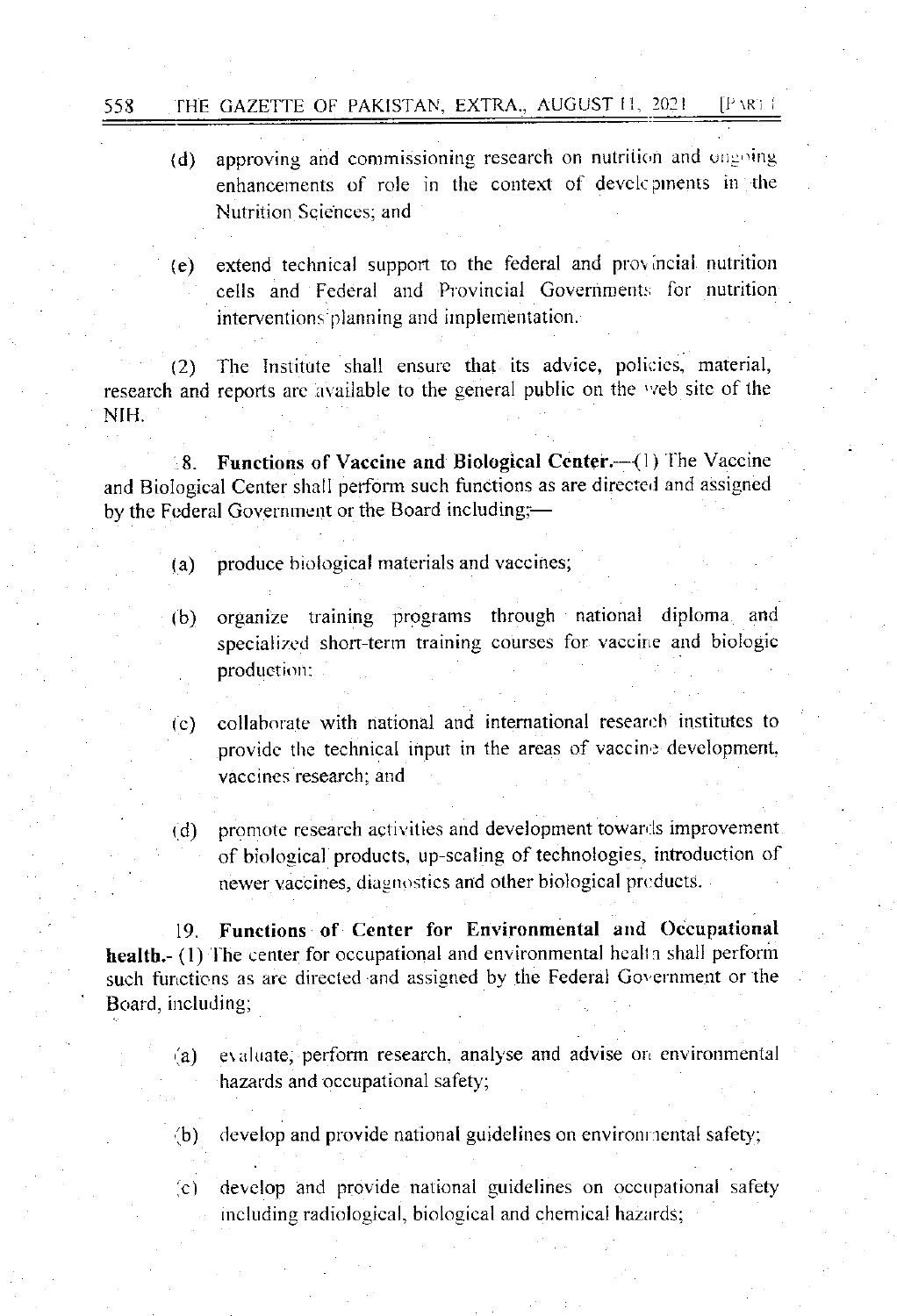# PART I] THE GAZETTE OF PAKISTAN, EXTRA, AUGUST 11, 2021 559

- (d) assist the Federal and Provincial Governments in fonnulating larvs and policies related to environmental and occupational safety;
- (e) act in an advisory, investigative and consultative capacity to the Fedcral or Provincial Govemments or the public in specific instances of actual or suspected environmental or occupational hazards.

(2) The Institute shall ensure that its advice, policies, material. research and reports are available to the general public on the web site of the NIH.

# CHAPTER-V

# FINANCIAL MANAGEMENT

20. National Health Fund. $-({}1)$  Immediately and not later than thirty days after the commencement of this Act, the Federal Government shall establish the National Health Fund to provide for the operations and functions of the NIH and its institutes and cenrers.

- $(2)$ : The National Health Fund shall consist of:
- (a) special grant by the Federal Government to provide for any shortfall in the annual approved budget of the NIH and grants in aid from the Federal Govemment and the provincial Governments:
- (b) one-time special grant as seed money at the time of establishment of NIH of Rs.50 billion by the Federal Goyernment;
- (c) donations and endowments;
- (d) sale proceeds of vaccine sera, fee from Laboratory tests and health certificates:
- $(e)$  income from investments and deposits;
- (f) receipts from such sources as may be approved by the Board;
- (g) aid from international agencies, donors and foreign countries; and

(h) loans from national and intemalional agencies obtaired with the approval of the Federal Government.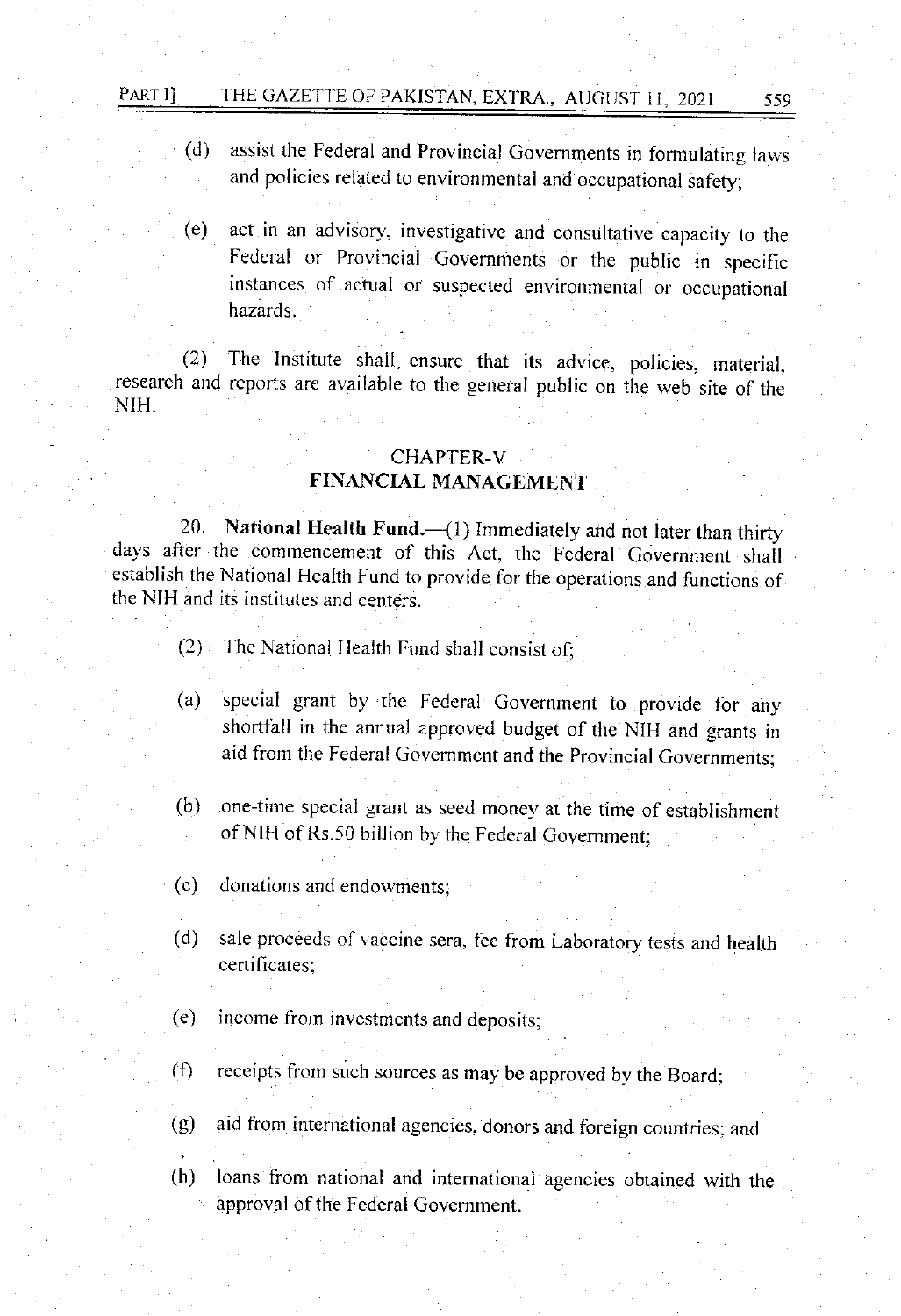(3) The National Health Fund shall be administered and controlled by the Board and shall be audited annually and accounts publishcd publicly

(4) The funds of the National Health Fund shall be naintained with the National Bank of Pakistan or any other scheduled bank as approved by the Board.

21. Budget, audit and accounts.-(1) Each institute and center shall submit, by such date as may be prescribed, to the Board its budget in the prescribed manner showing its estimated receipts and expenditure for approval of the Board.

(2) The Board shall approve the financial regulations'

(3) The accounts of the NIH including each institute and center shall be maintained in such form and manner as directed by the Board and as may be advised by fhe Accountant General of Pakistan

 $(4)$  The accounts of the NIH shall be audited by one or more auditors who are chartered accountants within the meaning, of the Chartered Accountants Ordinance, 1961 (X of 1961), and are appointed by the Board on the recommendation of the Chief Financial Officer in a transparent, manner. Any grants, aid, funds or loans provided by the Federal or Provincial Govemments or a public body shall be audited by the Auditor General of Pakistan.

(5) The audited accounts of the NIH shall be provided to the Federal Government and shall be published on the website of the NIH.

22. Chief Financial Officer. (1) The Board shall select and recommend to the Federal Government for appointment a Chief Financial Officer of the NIH in a transparent manner on merit and on terms and conditions to be prescribed by the Board. All provisions of sub-section  $(2)$  to  $(8)$  of section 10A shall apply mutatis mutandis to the appointment of a Chief Executive Officer.

(2) The Board shall forward for approval the selected candidate for the position of Chief Financial Officer to a committee comprising of Secretary Cabinet Division, Secretary Finance Division and Secretary Economic Affairs Division. The appointment of the Chief Financial Officer shall be made after approval of the committee pursuant to this sub-section  $(2)$ .

(3) The Chief Financial Officer shall be appointed for a term of four years, unless removed by the Board earlier, which term may be extended for one further term by the Board based on performance.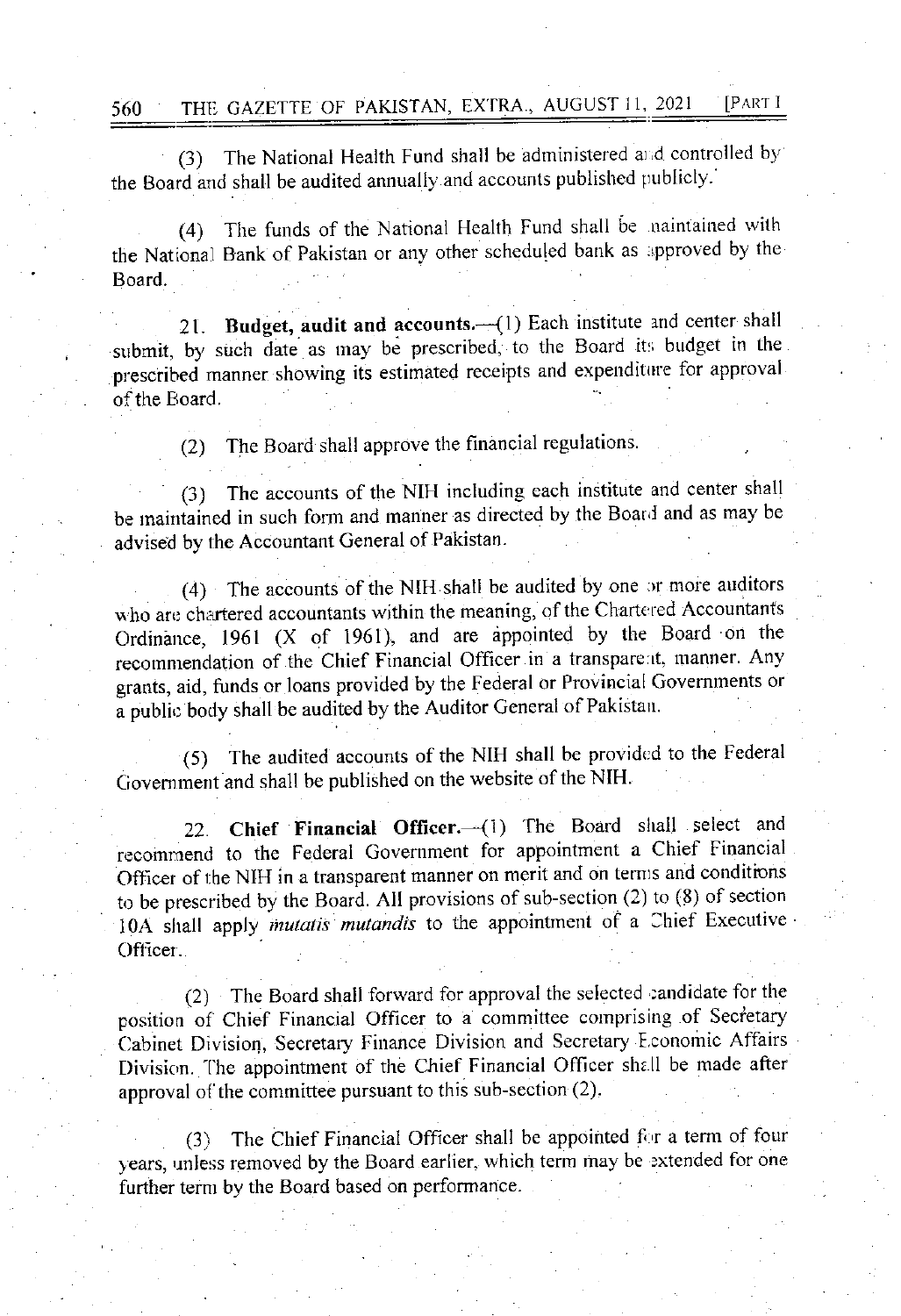#### PART I THE GAZETTE OF PAKISTAN, EXTRA., AUGUST 11, 2021 561

(4) The Chief Financial Officer shall perform such functions as are directed and assigned by the Board or prescribed by rules and regulations includ ing-

- $(a)$  maintaining the accounts of the NIH;
- (b) assisting each institute and center in preparation of the anuual budget:
- $(c)$  ensuring the audit of the accounts of the NIH;
- (d) maintaining the National Health Fund on the directions of the Board;
- (e) operating the bank accounts of the NIH in a manner delegated and directed by the Board;
- (f) developing an annual financial plan for the NIH and;
- (g) acting as secretary to the Finance and Audit Committee of the NIH.

# CHAPTER VI

# **MISCELLANEOUS**

23. Reporting, dissemination and confidentiality of data. $-(1)$  The real time data, information and reports as produced by each Institute or Center or the NIH shalt be reported and regularly placed and updated on a public website for wider dissemination and sharing, also in the national language, to keep the public informed.

(2) The NIH shall act strictly in accordance wilh directions of the Federal Govemment, as may be issued from time to time, for maintaining. dissemination and utilization of Confidential National Data as may be made available to the NIH or obtained by NIH.

24. Delegation of powers.—The Board may, by general or special order in writing, direct that all or any its powers under this Act shall, subject to such conditions and in such circumstances as may be specified in the order, be exercisable also by an Executive Director or any specified member or officer of the Board.

25. Ordinance XXIII of 1969 not to apply to Institute.-Nothing contained in the Industrial Relations Ordinance, 1969 (XXIII of 1969), shall